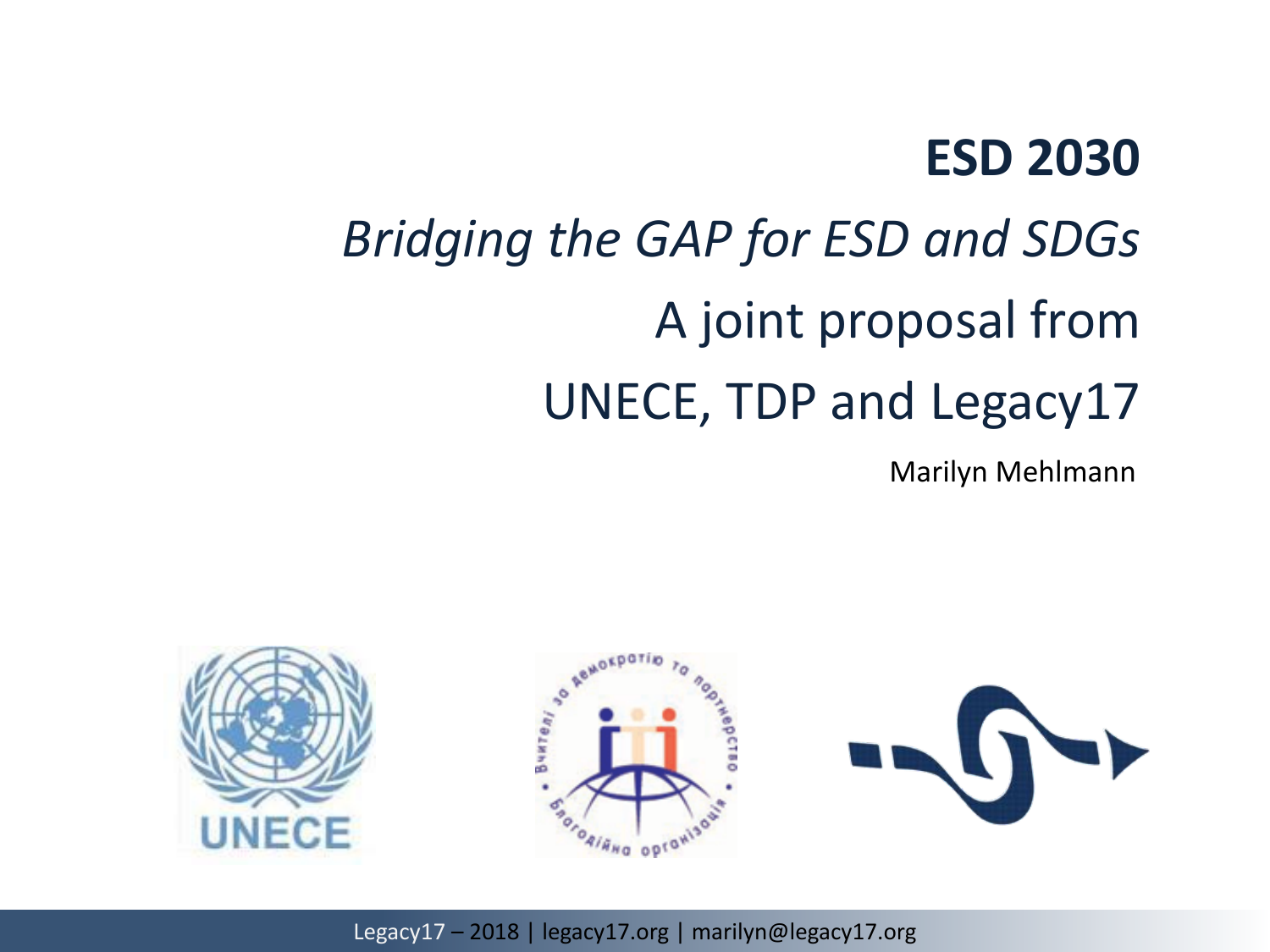### **ESD 2030 is about** *synergy*

#### Move quickly to a new level of ESD in schools

through combining the best available materials, methods, experience from UNECE, Ukraine, Sweden, others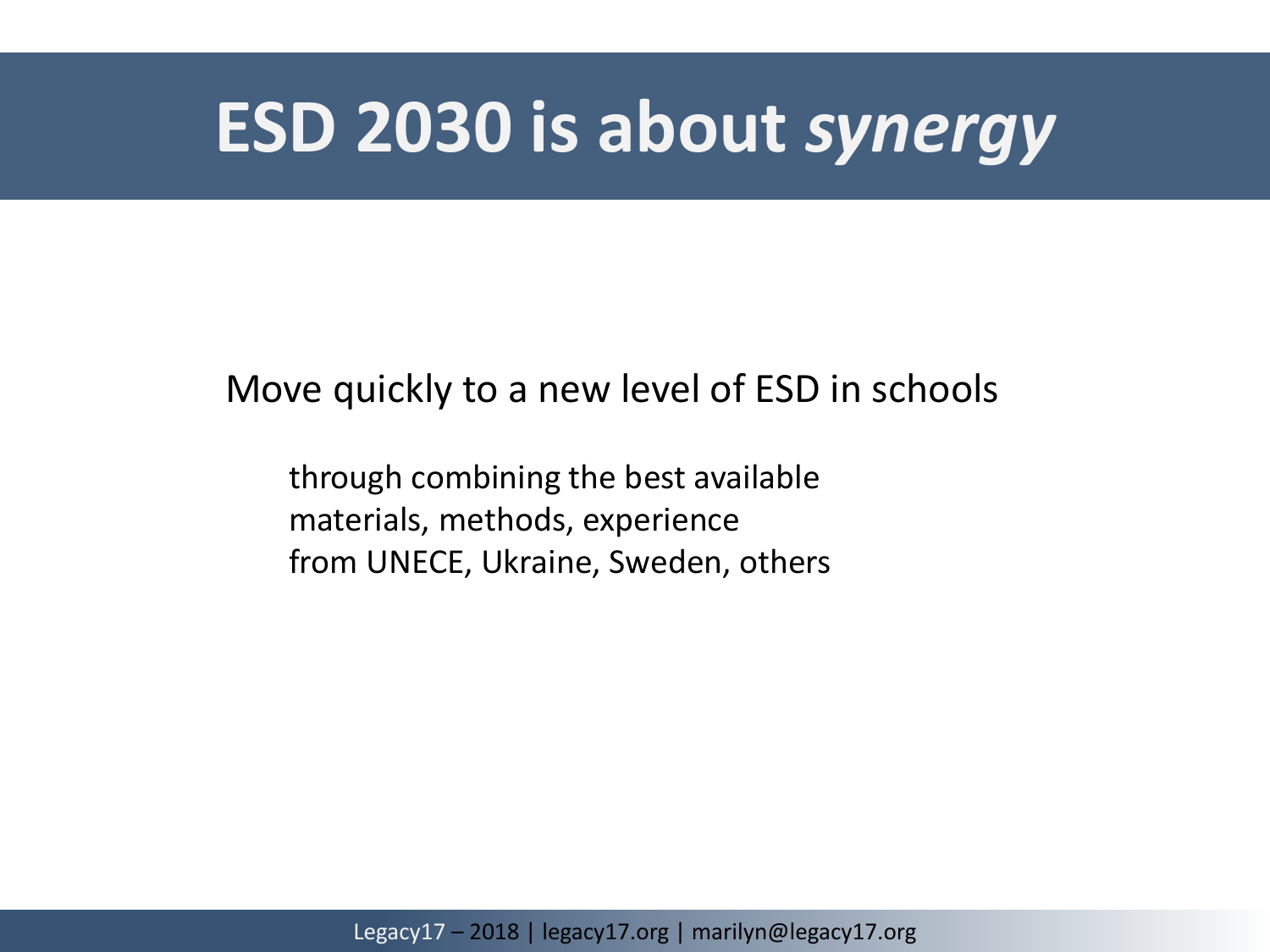## **ESDA Ukraine**

#### An outstandingly successful project and program

- $\circ$  Actions taken by a quarter MILLION pupils and their families
- o In-service training of 5,000+ teachers
- o Meticulous monitoring & evaluation
- o Multi-stakeholder international cooperation

Link to report:

https://issuu.com/teachersfordemocracyandpa rtnership/docs/esd\_booklet\_preview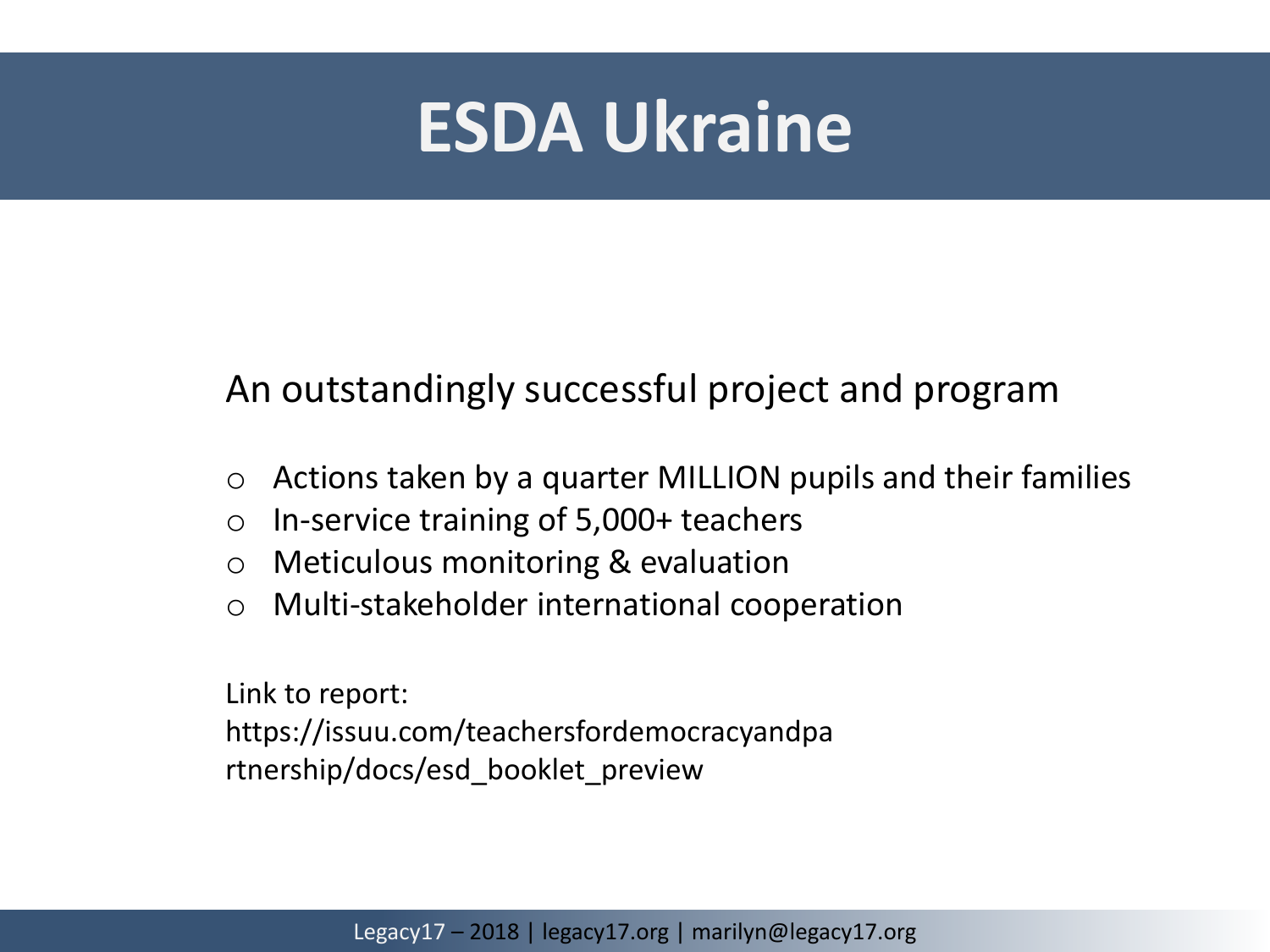## **ESDA Ukraine**

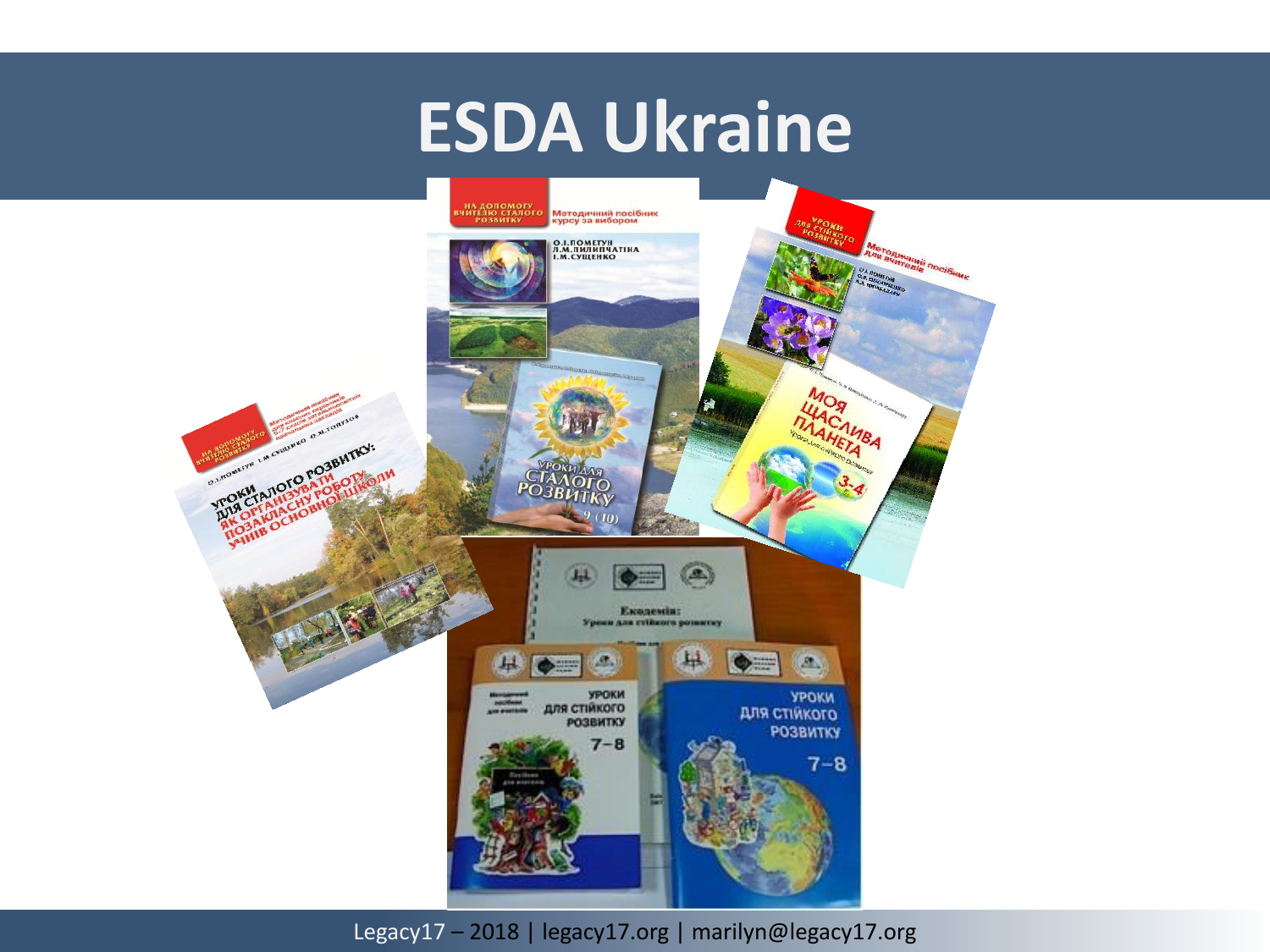# **A bridge from ESD to the SDGs**

#### SDG 4.7:

"... *ensure that all learners acquire the knowledge and skills needed to promote sustainable development including... sustainable lifestyles, human rights, gender equality, promotion of a culture of peace and non-violence, global citizenship"*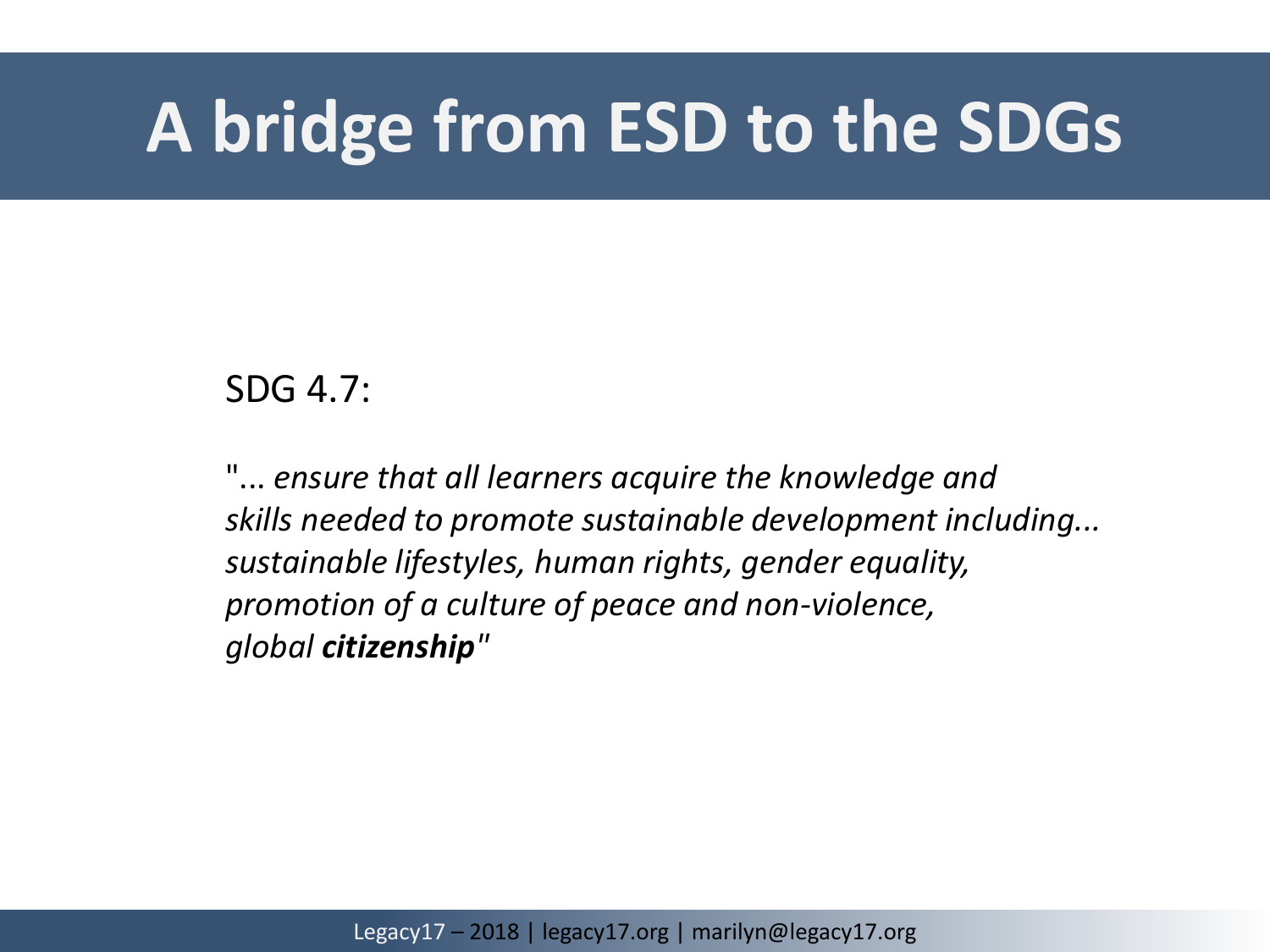## **UNECE ESD Strategy Report III**

Much progress!

LEARNING

FOR

**THE** 

**FUTURE** 

Three needs identified for Phase III

- o ESD school plans
- Enhanced teacher competences
- o [ESD in TVET]

Competences in **Education for Sustainable Development** 

**United Nations Economic Commission for Europe Strategy for Education for Sustainable Development**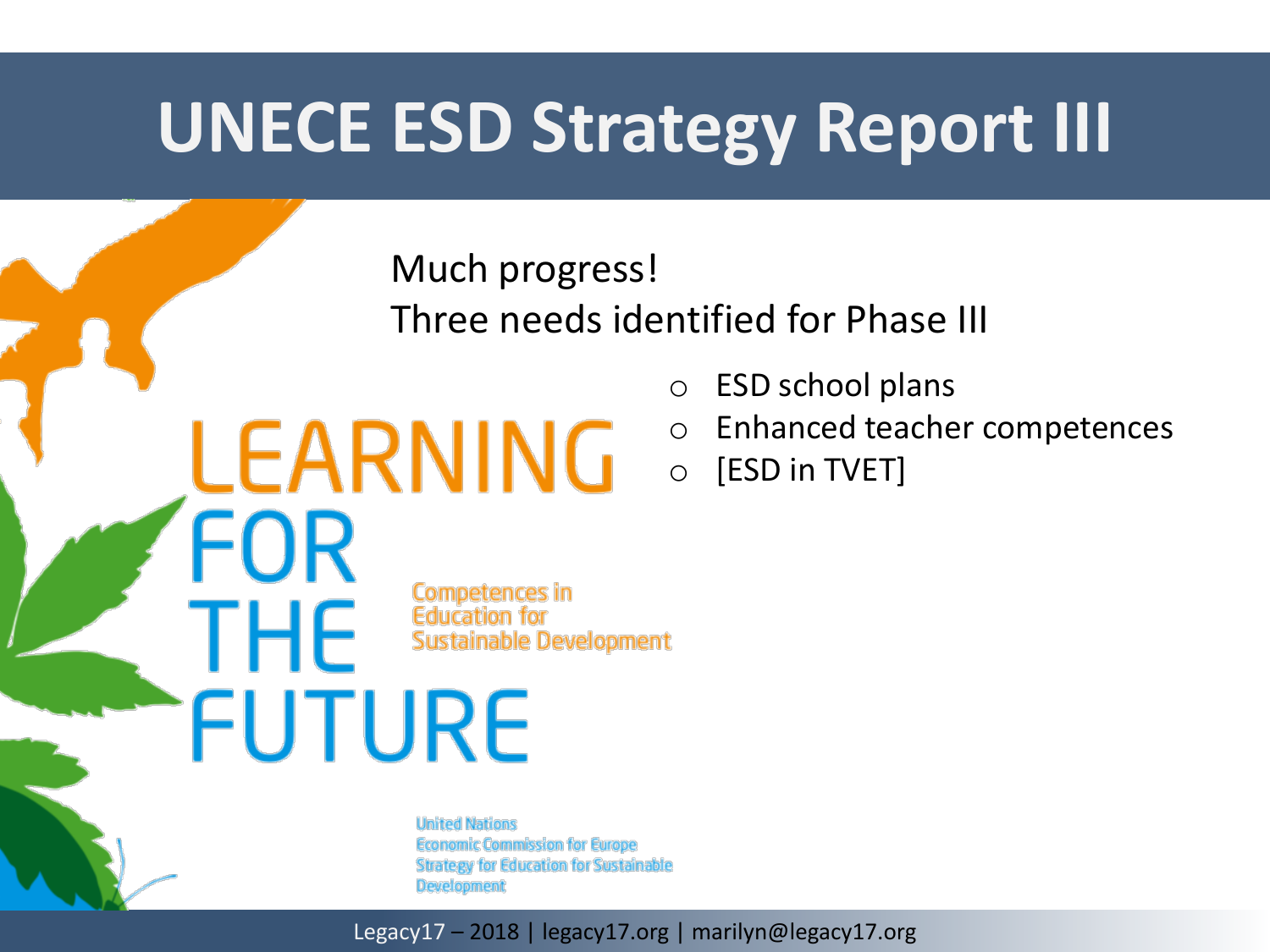### **ESD Committee 6 priorities for 2017-2019**

- o Encouraging whole-institution approaches
- o Promoting extension of ESD in teacher education
- o Integrating ESD in relevant policies and processes
- o Acknowledging the importance of networks in implementing ESD
- o Enhancing synergies between formal, informal and nonformal education
- o [Further integrating ESD in TVET]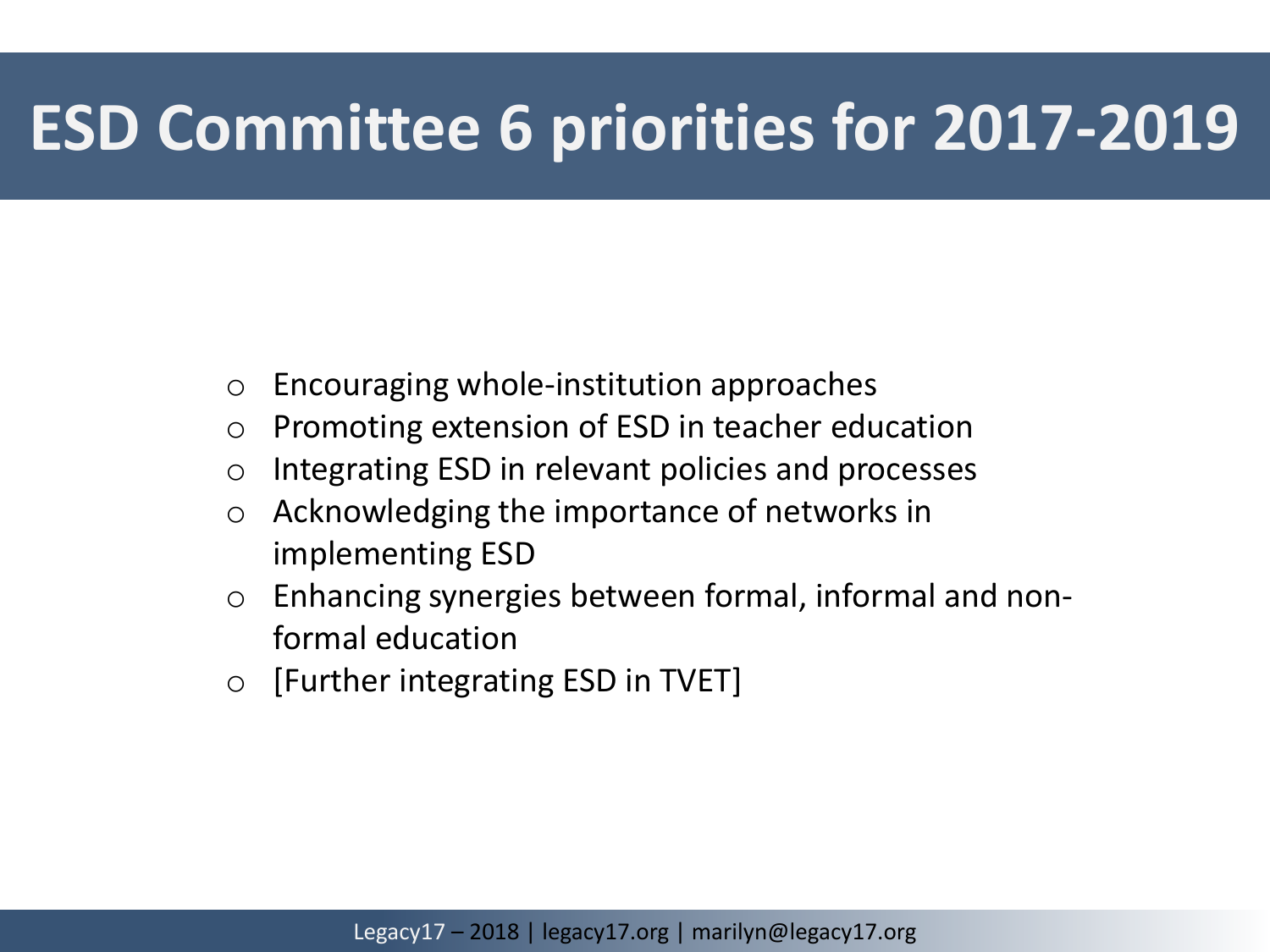# **ESD 2030: Preliminary objectives**

- o Help update national plans for ESD to 2030
- o Strengthen ESD 2030 work in schools
- o Introduce teacher training specific to ESD 2030

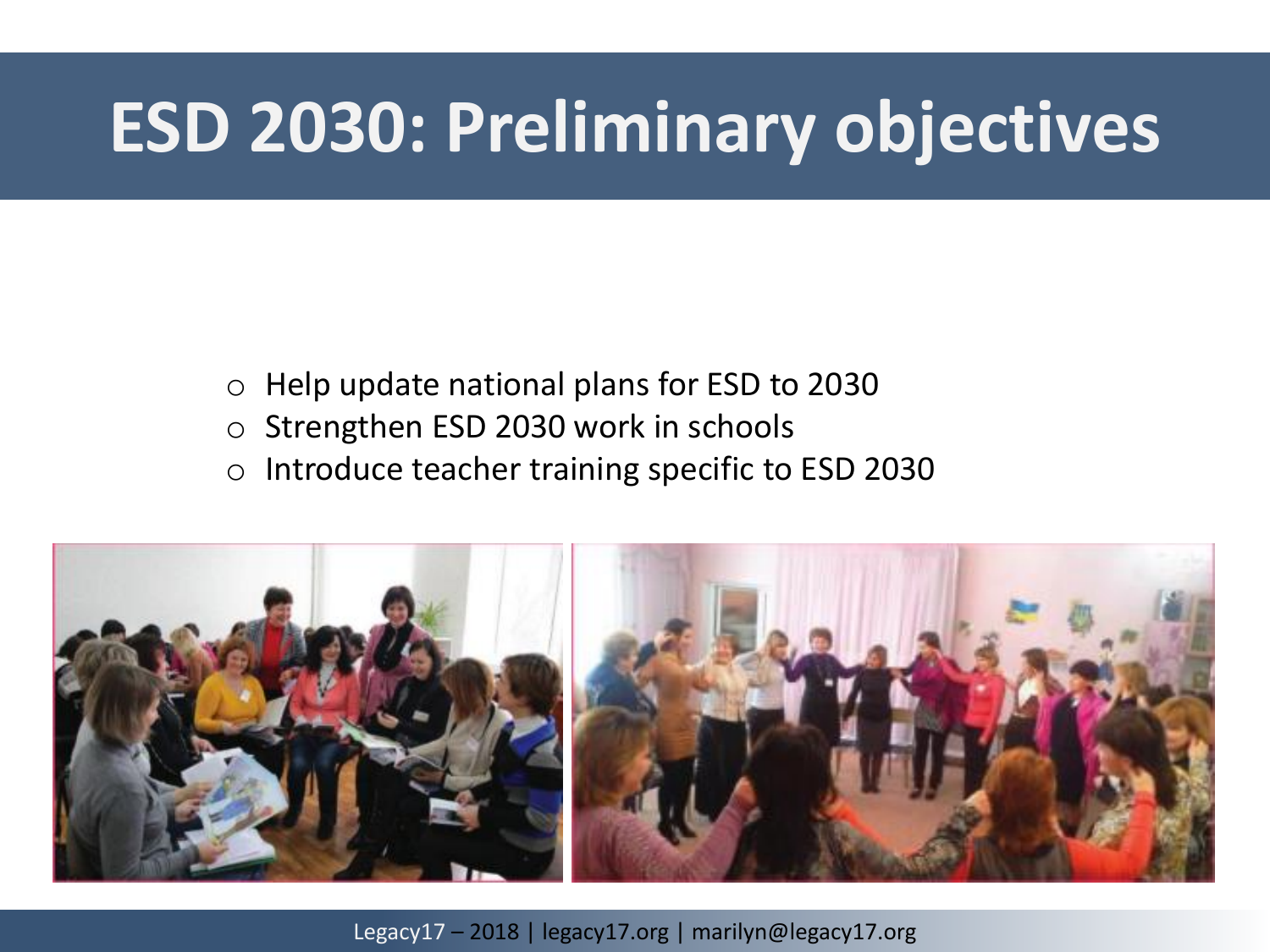# **ESD 2030: Outline plan Year 1**

- o Assess ESD integration & relevance to national 2030 Agenda
- $\circ$  Study visit to Ukraine + national workshop
- o Revise and develop classroom materials to include ESD 2030
- o Develop country-specific teacher training program for ESD 2030
- o Advocacy for ESD 2030, including with local government and media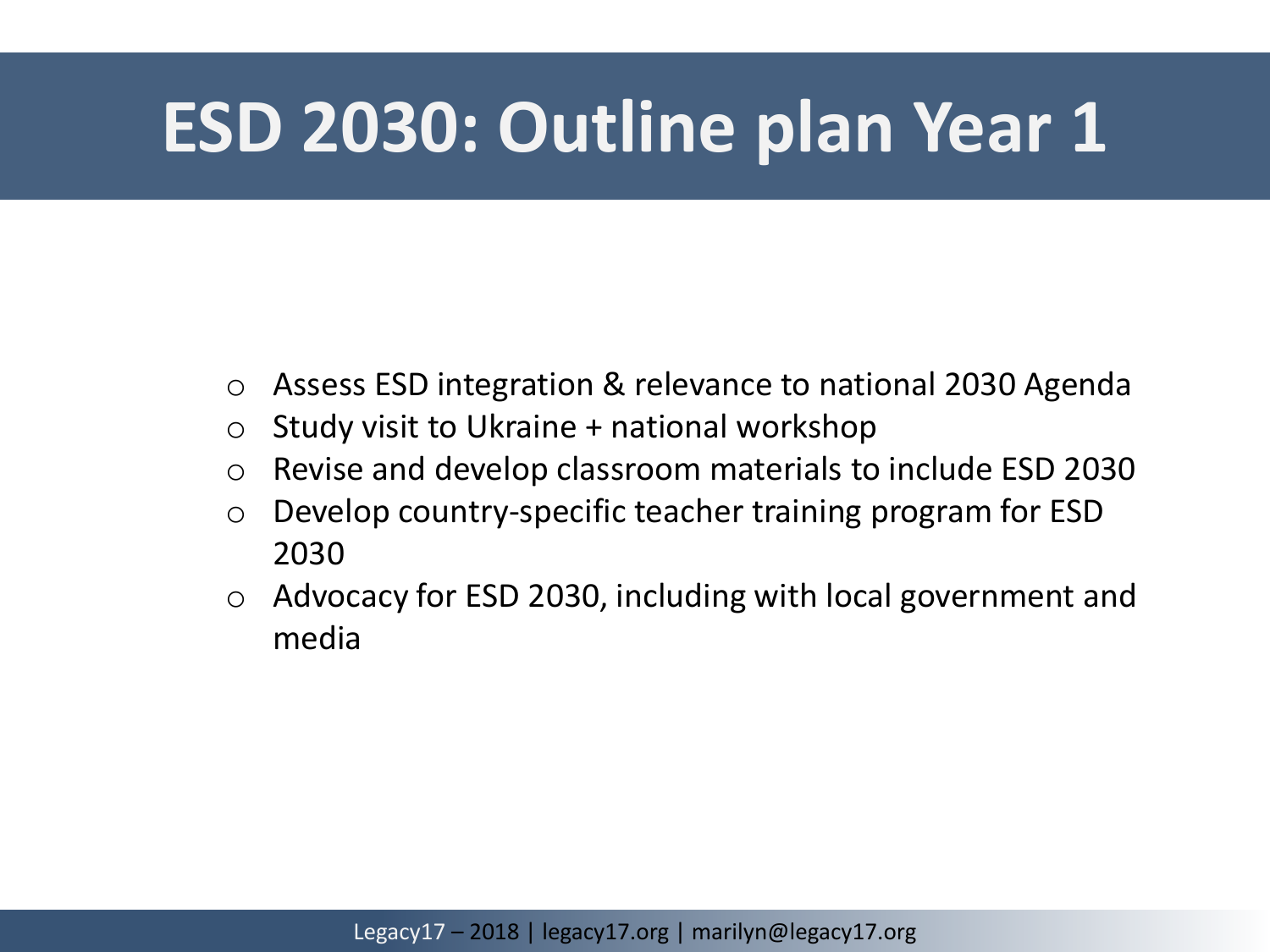# **ESD 2030: Outline plan Year 2**

- o Test the new/revised ESD 2030 curriculum in 20 schools
- o National workshop to disseminate materials to stakeholders
- o Disseminate ESD 2030 to ca 150 schools
- $\circ$  National roundtable to validate the teacher training program
- $\circ$  Train teachers and teacher-trainers to deliver national FSD 2030
- o Advocacy for ESD 2030, including with local government and media
- o Closing international conference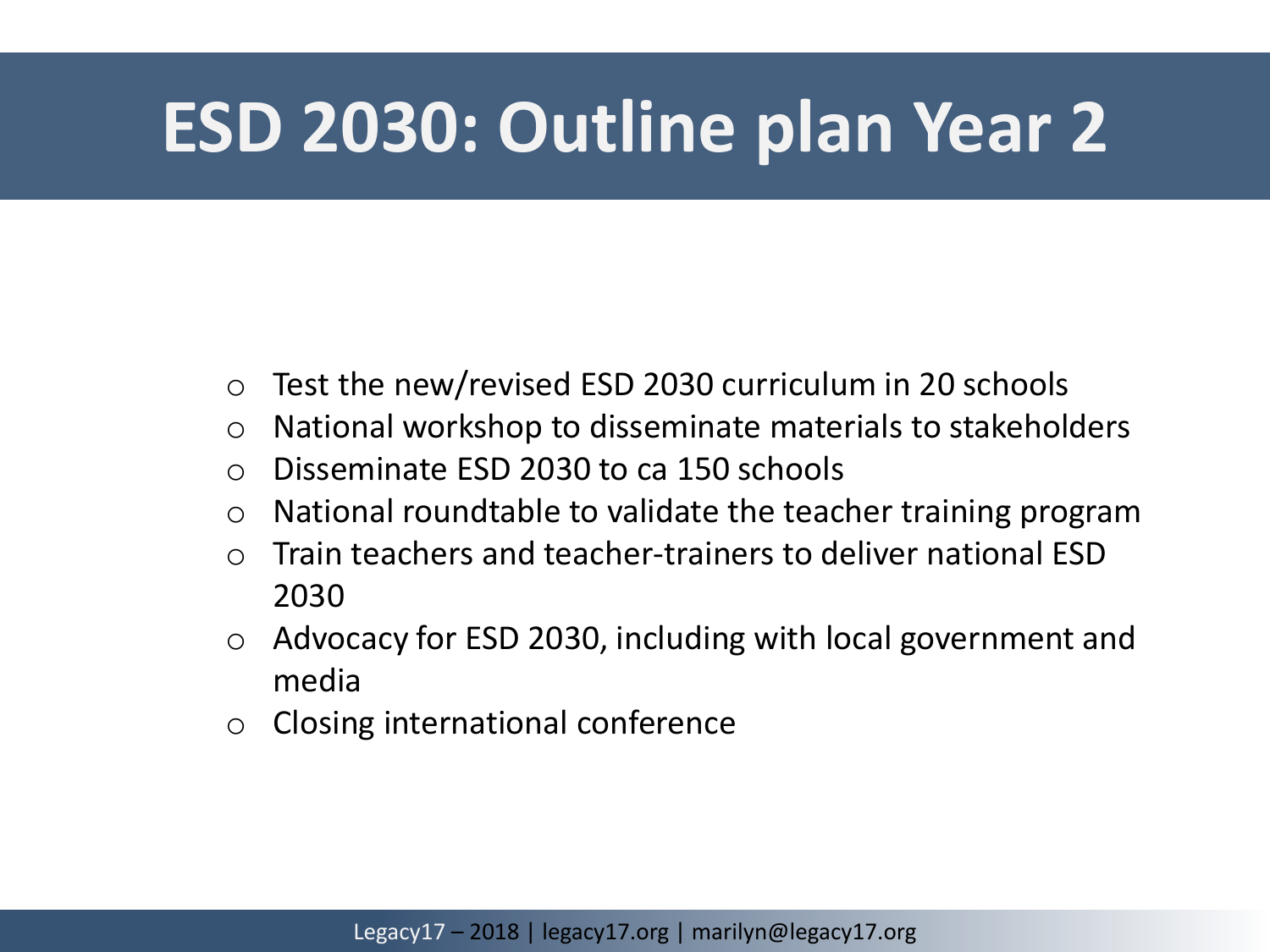## **Anticipated outcomes**

- o Policy-makers aware of need & opportunity to integrate ESD in policies related to schools and Agenda 2030
- o Nationally available ESD 2030 classroom materials
- o Strengthened action-oriented pedagogy tested
- o Accessible, tailored teacher training
- o Established multi-stakeholder forum to promote ESD 2030
- o Raised public awareness and parental support for ESD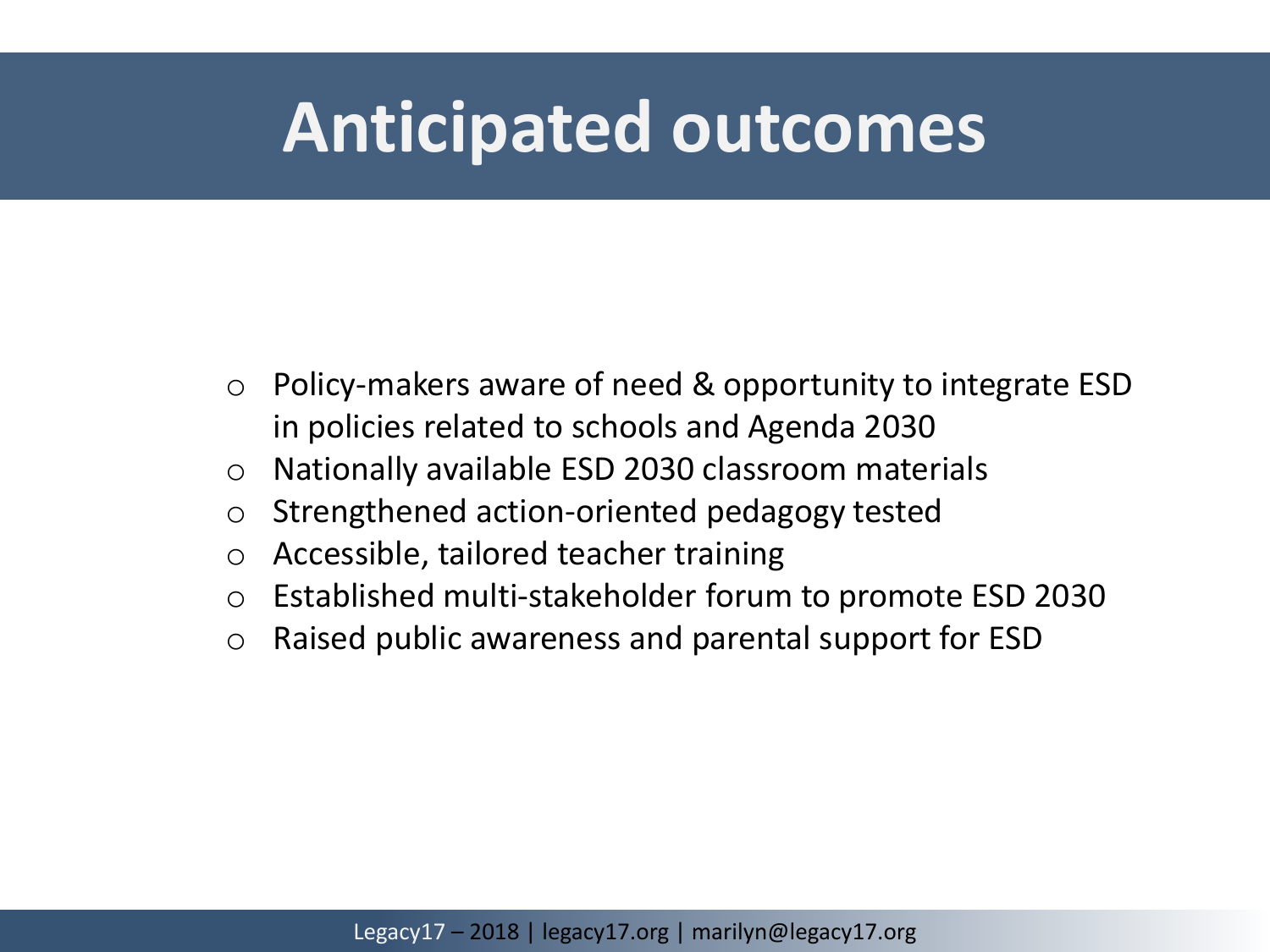# **It's about** *synergy*

Globally, ESD has seen some impressive work And it falls far short of the ambitions

- o That every child should become an active ´sustainable citizen´
- o That every adult should be aware of sustainability & lifestyle issues
- o That policy- and decision-makers at all levels should be able to prioritize sustainability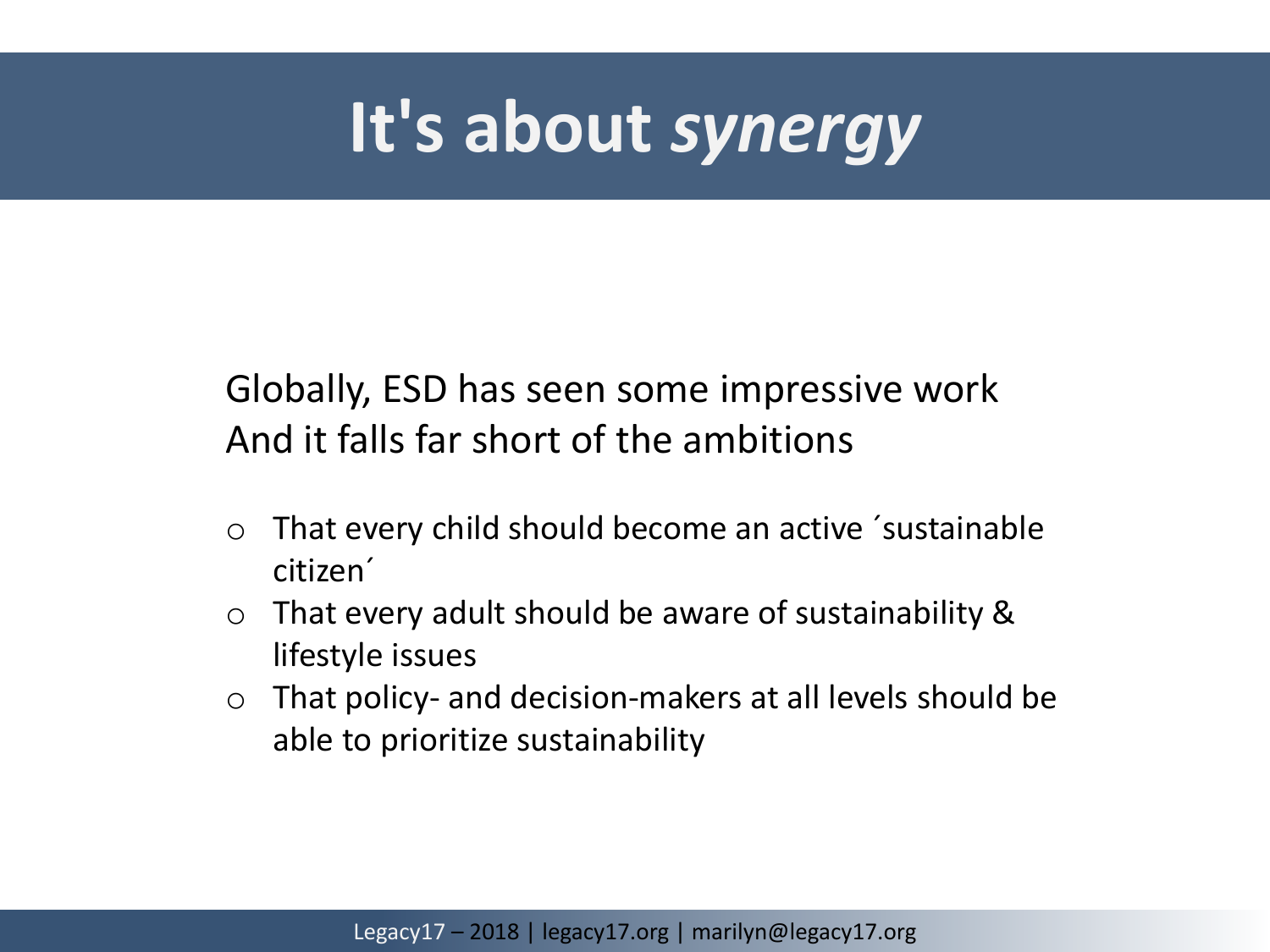# **It's about** *synergy*

#### With the proposed ESD 2030 program

- o These ambitions can be substantially advanced
- $\circ$  At low cost of time and money
- o By linking diverse stakeholders...
- o ...and combining the best of methods and materials
- o ...from civil society, authorities, IGOs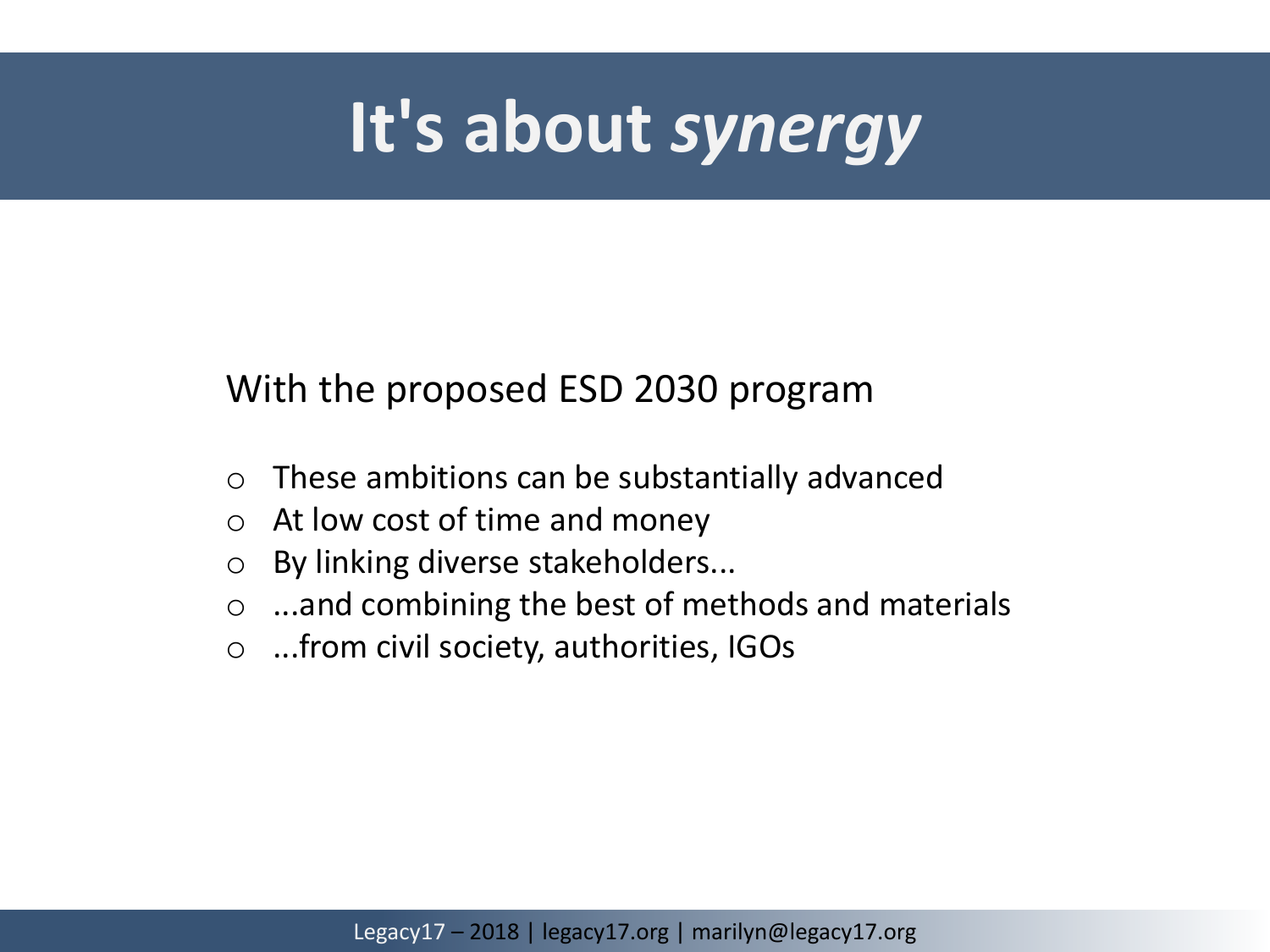## **Preliminary budget**

If only one country participates: ca \$ 600' If two countries participate: ca \$500' per country If 3-5 countries participate: ca \$ 300' per country